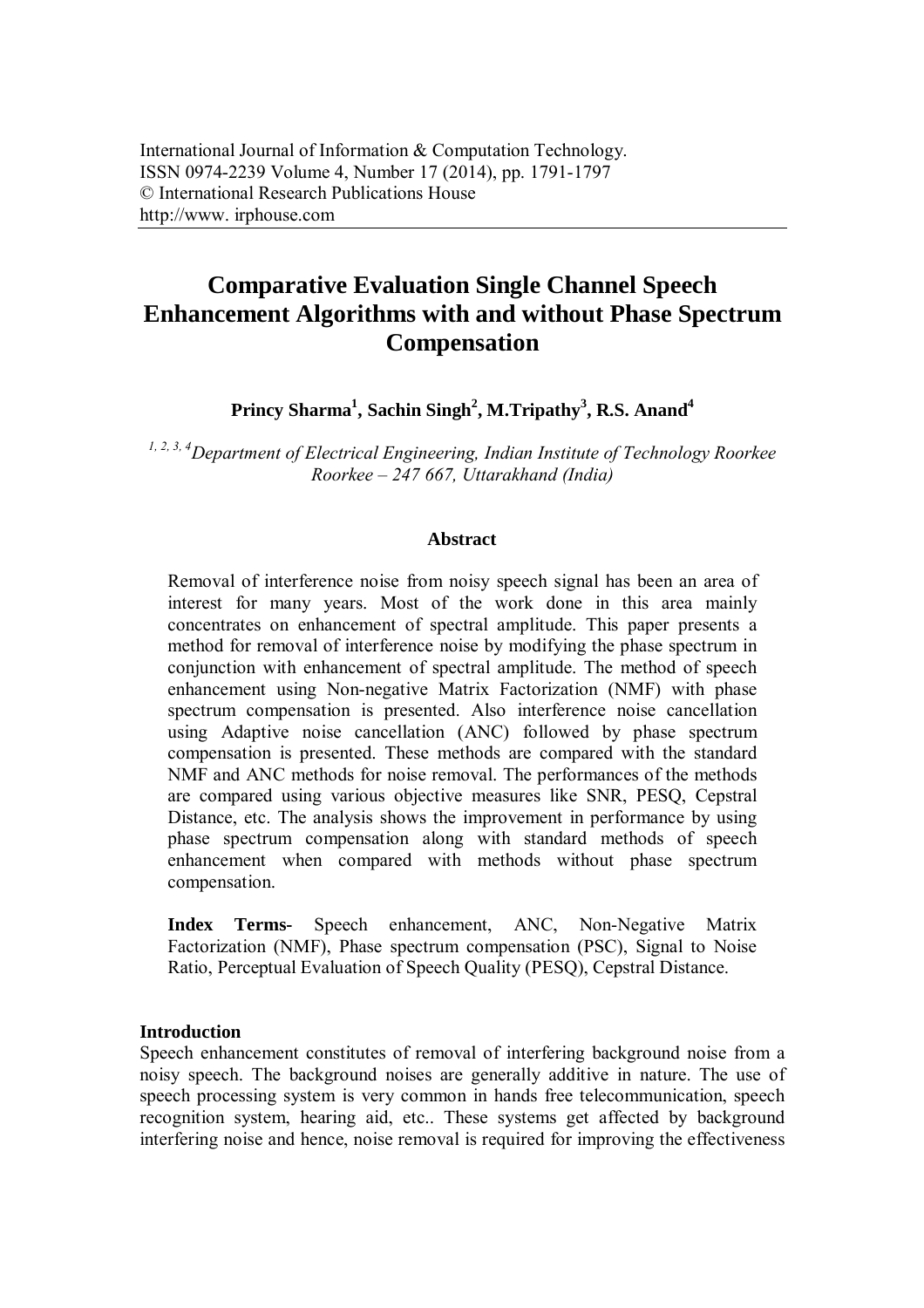of these speech processing systems by improving the intelligibility and quality of speech [1]. In literature many methods have been proposed for background noise removal. These include spectral subtraction [2], minimum mean square error (MMSE) spectral amplitude estimation [3], wiener filtering [4], etc. In this paper we propose the method of speech enhancement using NMF with Phase spectrum compensation. Another method of noise reduction using ANC followed by phase spectrum compensation is presented.

The remaining paper is organized as follows: In section II the review of speech de-noising using ANC is presented. The adaptive algorithms used in ANC for noise cancelling is also briefly discussed here. NMF method for speech enhancement is discussed briefly in section III. In section IV method of speech de-noising using NMF and ANC with phase compensation is presented. Section V presents the results obtained using the methods described. Finally section VI concludes the study.

### **Speech Enhancement using ANC**

The basic configuration of a noise cancelling system is shown in Fig.1 [5] [6]. It requires use of two signal inputs. The first input also known as the primary input is the degraded speech signal,  $S_0 + n_0$ . The secondary input,  $n_1$  is basically a noise which is in some way correlated to the noise present in the primary input. This is passed through the adaptive filter to generate an estimate of the noise in primary input. This estimated noise is then subtracted from the primary input, which results in an error signal, e, which is an estimate of the clean speech signal. The error signal, e, is used in some form as the objective function which is minimized to adjust the coefficients of the adaptive filter.



**Fig. 1: Adaptive Noise Cancellation configuration**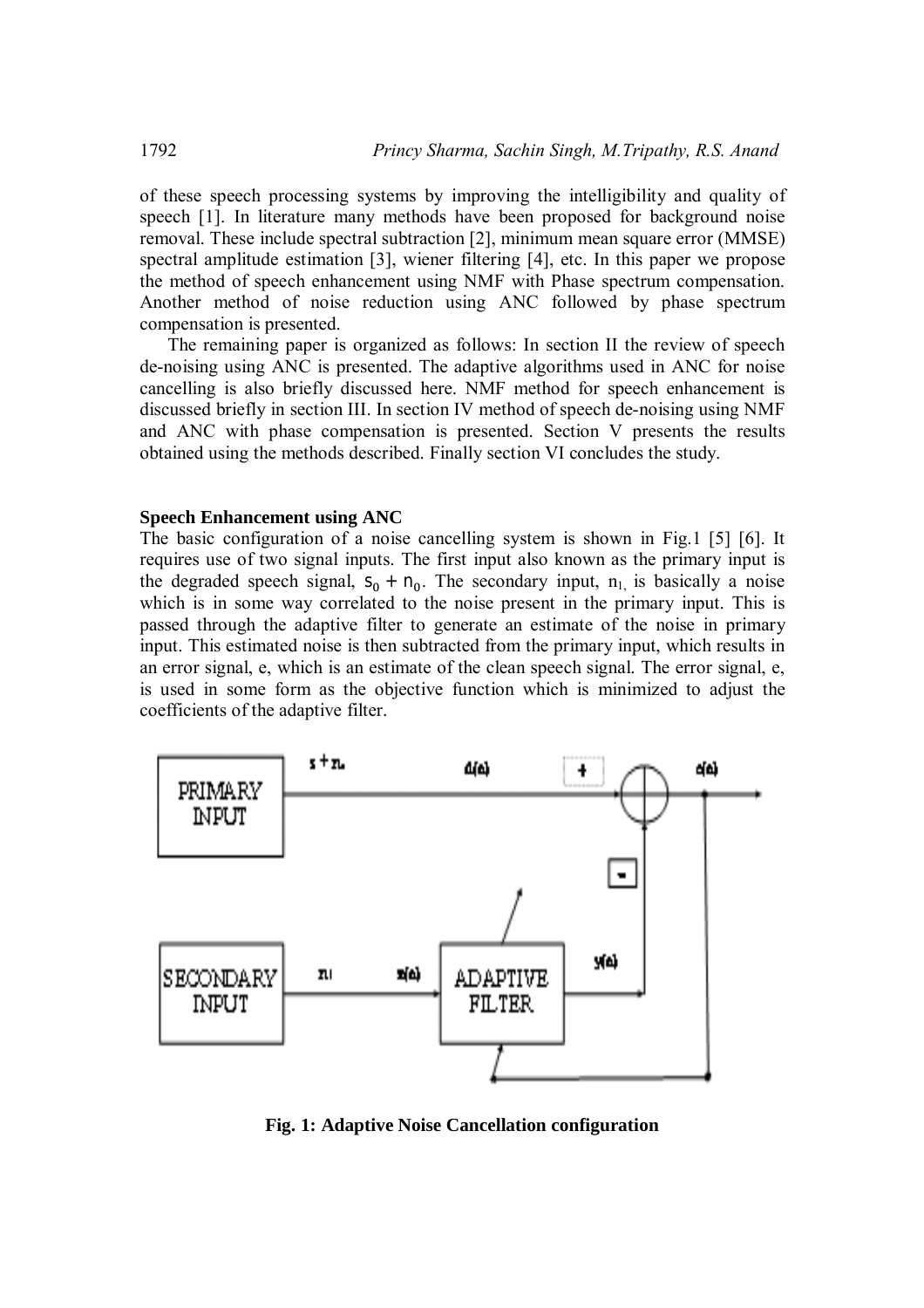The adaptive algorithms used in this work are Least Mean Square (LMS), Normalized Least Mean Square (NLMS), and Recursive Least Square (RLS) algorithms [7] [8].

#### **Speech Enhancement using Non-Negative Matrix Factorization (NMF)**

NMF method decomposes a non-negative matrix,  $V \in R^+_{F \times T}$ , into two matrices W and H such that the elements of the two matrices are non-negative [9].

$$
V \approx W.H
$$
 (11)

where  $W = R_{F \times K}^+$  and  $H = R_{K \times T}^+$  and normally  $K \leq \min(F, T)$ . The columns of V correspond to the data vector. The columns in W capture the prominent pattern of data and are known as basis vectors. The rows of H represent the gain of the corresponding basis vector. The factorization is done by iterative minimization of the KL divergence cost function [10].

The W and H matrix are updated using the multiplicative update equation [11] as follows:

$$
W \leftarrow W \otimes \frac{\left(\frac{V}{W_H}\right) \cdot H^T}{H^T \cdot 1}
$$
 (12)

$$
H \leftarrow H \otimes \frac{\left(\frac{V}{WH}\right) \cdot W^T}{W^T \cdot 1} \tag{13}
$$

The speech enhancement comprises of two stages: training and de-noising. In training stage, the SBVs of speech and noise are determined. This can be done by performing NMF on clean speech and noise separately. The KL divergence between the magnitude spectra,  $|V$ speech| and  $|V_{noise}|$ , and their corresponding factored matrices, W<sub>speech</sub>.H<sub>speech</sub> and W<sub>noise</sub>.H<sub>noise</sub>, is minimized using the learning rule as described above. In de-noising stage W<sub>speech</sub> and W<sub>noise</sub> are kept fixed and are concatenated to form a single set of SBVs and is termed as  $W_{mix}$ . NMF is performed on the magnitude spectrum of noisy speech signal (|Vmix|), updating only activation matrix  $H_{mix}$ . The magnitude spectrum of de-noised speech is reconstructed as  $|V$ speech $|≈$  W<sub>speech</sub> H<sub>speech</sub> where H<sub>speech</sub> is the rows of H<sub>mix</sub> corresponding to the activation coefficients of W<sub>speech</sub>. Finally the spectrogram is recovered using phase of original noisy speech and de-noised speech signal is transformed into time domain.

#### **Speech enhancement using NMF with Phase spectrum compensation**

The phase spectrum compensation for speech enhancement was first proposed in [12]. The short time Fourier Transform (STFT) of noisy speech  $x(n)$  is given by

 $X(n, k) = |X(n, k)|e^{j \angle X(n, k)}$ (14)

The STFT phase spectrum is modified such that there is large cancellation in noise components during synthesis operation using inverse short time Fourier Transform (ISTFT). Phase spectrum compensation function is calculated as

 $(n, k) = \lambda \psi(k) |\widehat{D}(n, k)|$  (16)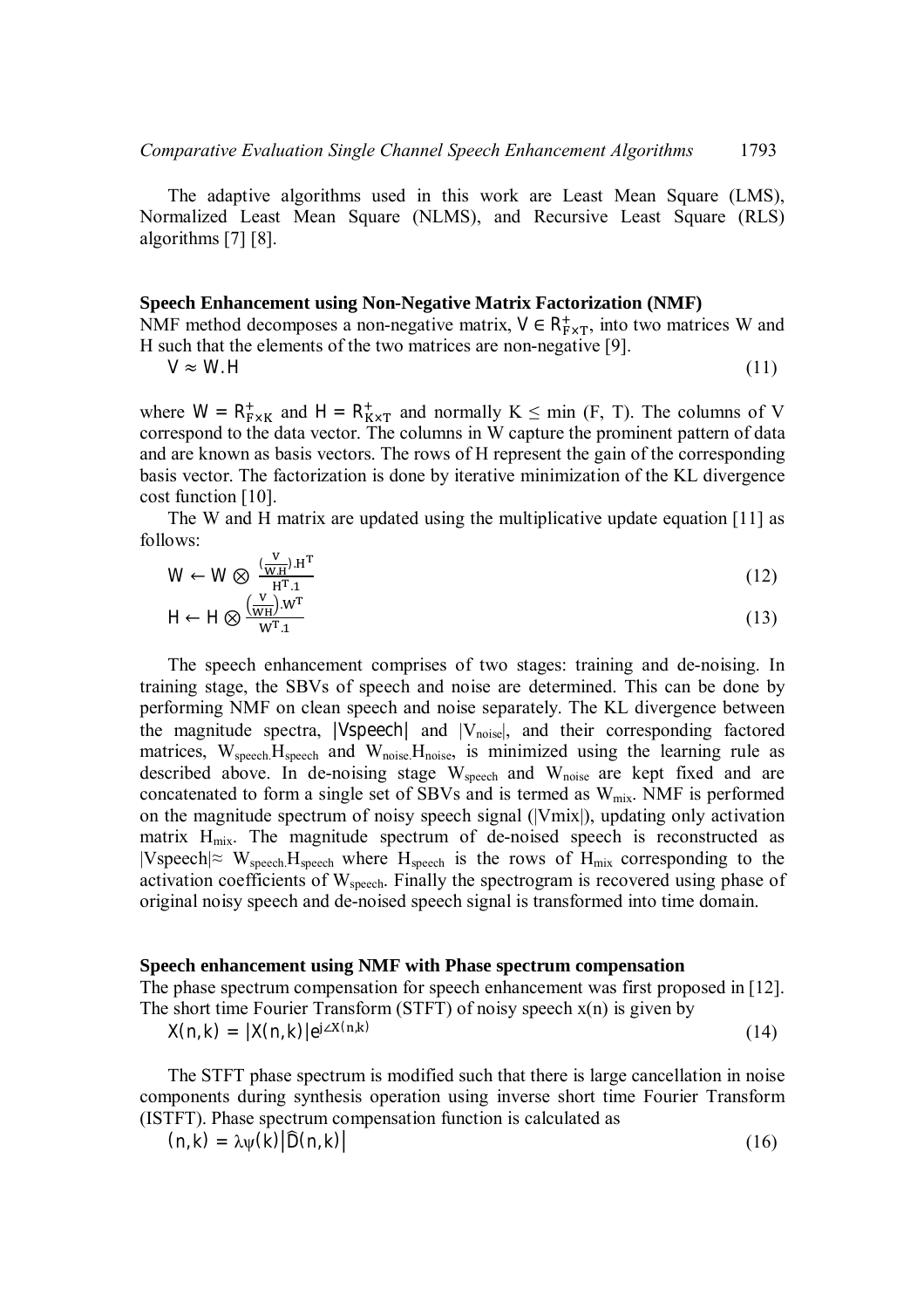where  $\lambda$  is a empirically determined constant,  $\psi(k)$  is the anti-symmetry function and  $|\hat{D}(n, k)|$  is an estimate of magnitude spectrum of noise. The anti-symmetry function is given by,

$$
\psi(k) = \begin{cases} 1, & \text{if } 0 < k < N/2 \\ -1, & \text{if } 0 < k < N/2 \\ 0, & \text{otherwise} \end{cases} \tag{17}
$$

The phase spectrum compensation function is added to the noisy speech spectrum as given

$$
X(n,k) = X(n,k) + (n,k) \tag{18}
$$

The enhanced speech spectrum is then estimated as  
\n
$$
\hat{S}(n,k) = |X_M(n,k)|e^{j\angle X(n,k)}
$$
\n(20)

where  $|X_M(n, k)|$  is the clean speech magnitude spectrum estimated using NMF.  $\hat{s}(n)$ is calculated using overlap add procedure with ISTFT.

### **Speech enhancement using ANC with PSC:**

In this method, the noisy speech is first operated upon by ANC. The magnitude and phase spectrum of the resultant speech is then calculated using STFT. The phase spectrum is then modified using (18) and (19). This modified phase is then combined with the magnitude spectrum to reconstruct the estimated speech using ISTFT and overlap-add method.

### **Results:**

Clean speech segments and noise signals, for the test purpose, are taken from NOISEX-92 database. In this work, for ANC, adaptive filters of length 8 taps are considered. In case of LMS algorithm the step size is taken as  $\mu=0.4$ . In RLS algorithm the forgetting factor is taken as  $\lambda=0.9$ . K=35, basis vectors are considered while enhancing speech using NMF algorithm.

Table 1 shows the results thus obtained. It shows the improvement in SNR obtained using all the methods. From the table it can be interpreted that SNR improvement using phase spectrum compensation in conjunction with NMF and LMS is better than with only NMF and LMS respectively. All the SNRs are in dB.

Fig.2. shows the PESQ score of the enhanced speech obtained after using the different methods described. For different SNR of noisy speech, the PESQ score obtained using RLS is highest as compared to other methods. PESQ score using NMF and LMS with phase spectrum compensation is higher as compared to the PESQ score obtained using only NMF and LMS respectively.

Fig. 3 shows the cepstral distance between the enhanced speech and clean speech. It also shows better performance of methods using phase compensation.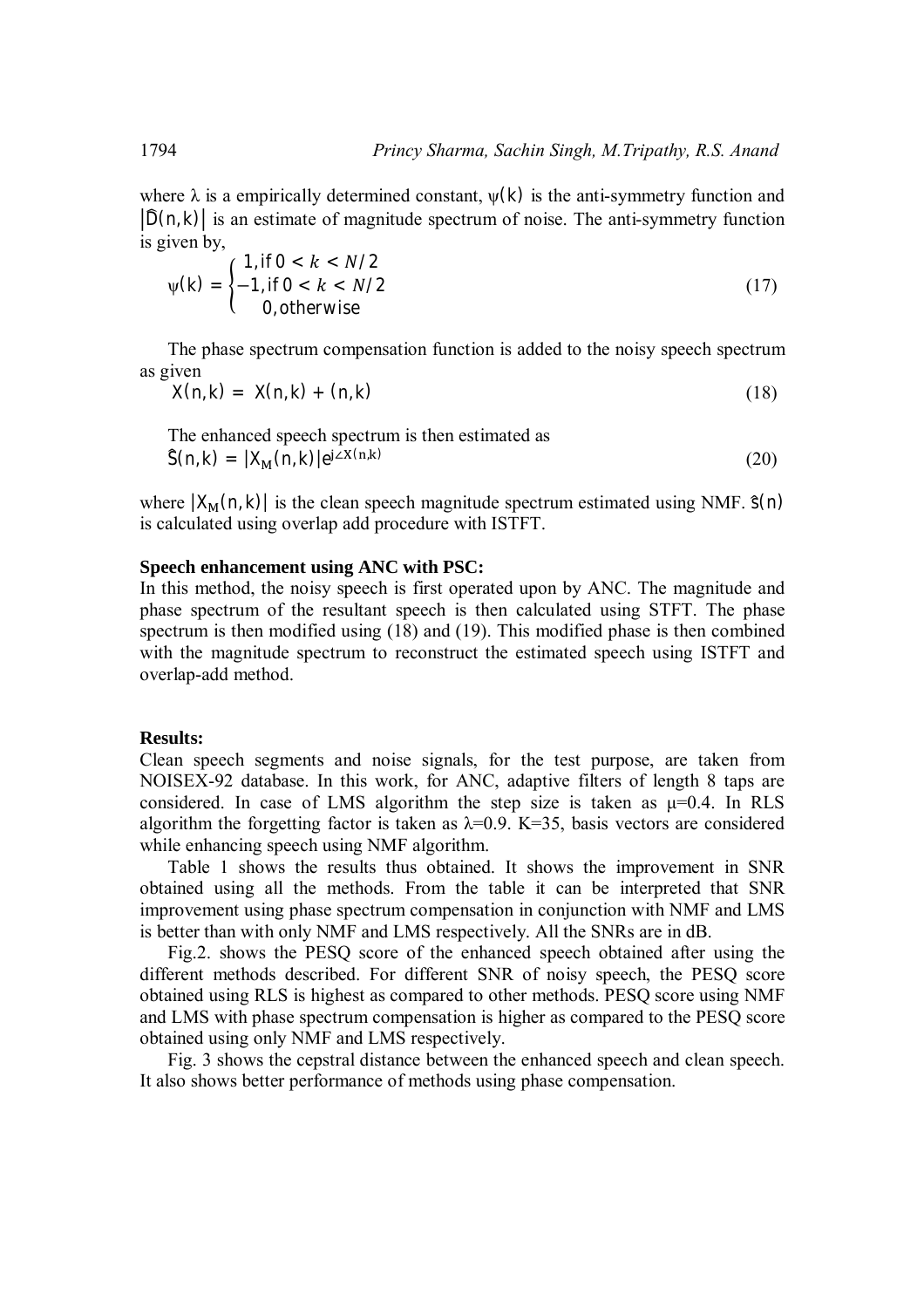

**Fig. 2: Comparison of PESQ score of the enhanced speech using different methods**



**Fig. 3: Comparison of Cepstral distance between clean speech and enhanced speech**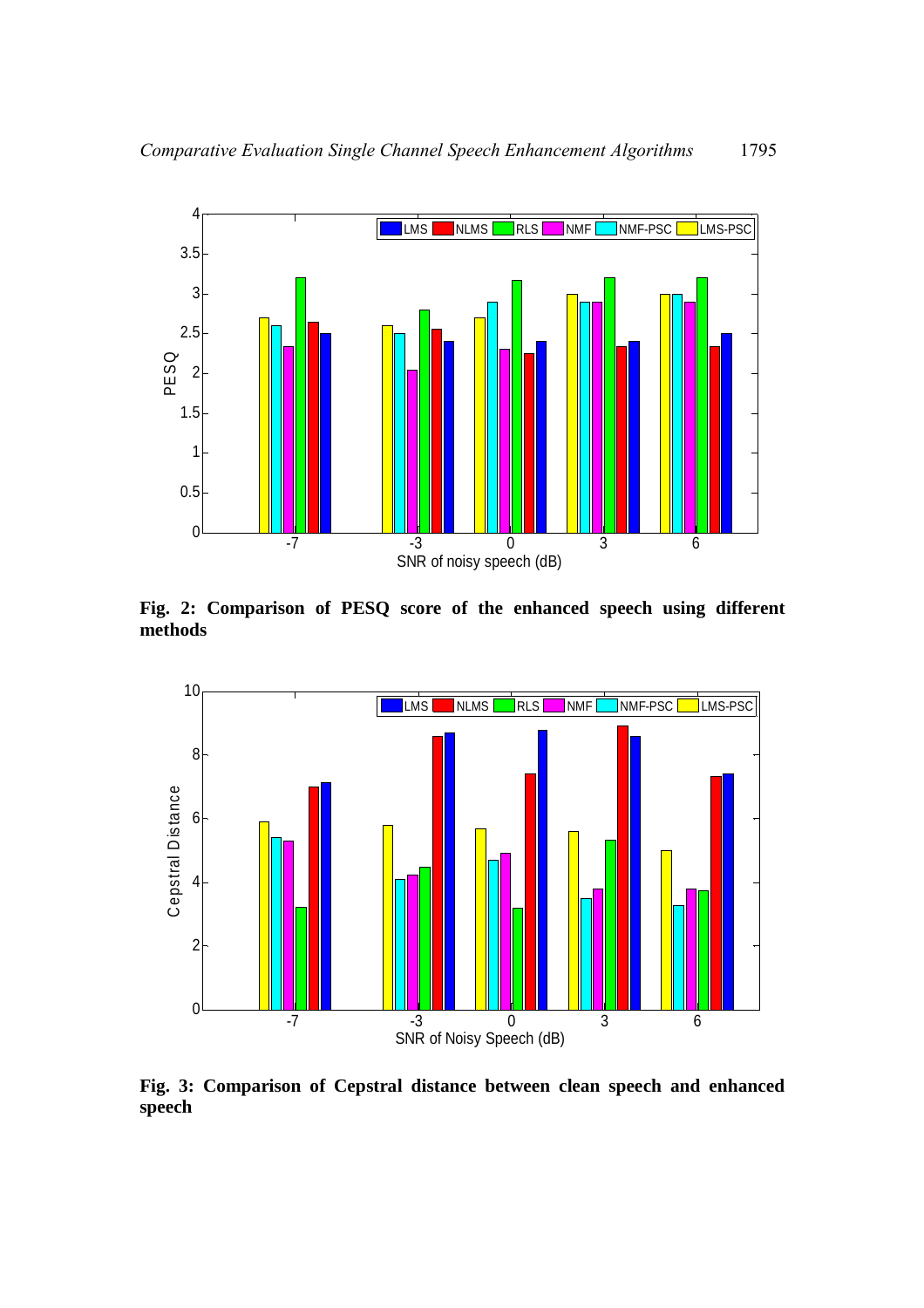|         | Noise Type Noisy Speech SNR LMS NLMS  RLS  NMF NMF-PSC LMS- PSC |        |                |        |                |         |       |
|---------|-----------------------------------------------------------------|--------|----------------|--------|----------------|---------|-------|
| Airport | $-7$                                                            | 15.6   | 16             | 21.3   | 10.7           | 12.7    | 17.6  |
|         | $-3$                                                            | 12.2   | 13.06          | 16.5   | 8.5            | 10.5    | 18    |
|         | $\boldsymbol{0}$                                                | 9.4    | 10.7           | 13.35  | 9.6            | 10.6154 | 15.05 |
|         | 3                                                               | 7.77   | 8.7            | 11.3   | 8.5            | 10.85   | 13.97 |
|         | 6                                                               | 5.4    | 6.34           | 8.3    | 6.4            | 10.5    | 11.8  |
| Babble  | $-7$                                                            | 16     | 16.55          | 21     | 10.43          | 11      | 18.4  |
|         | $-3$                                                            | 12.9   | 13             | 15.2   | 8.9            | 9.6     | 16    |
|         | $\boldsymbol{0}$                                                | 9.1    | 10.2           | 12.7   | 6.88           | 8       | 14.2  |
|         | $\overline{3}$                                                  | 6.4    | 7.77           | 10     | 6.7            | 7.8     | 12    |
|         | 6                                                               | 5.2    | 6              | 6.25   | 4.5            | 6.7     | 10.8  |
| Train   | $-7$                                                            | 16.77  | 17.2           | 19.6   | 13.2           | 14      | 20.15 |
|         | $-3$                                                            | 13.66  | 13.8           | 16     | 12.37          | 13.5    | 19    |
|         | $\boldsymbol{0}$                                                | 10.2   | 11.3           | 12     | 9.8            | 11.4    | 17.6  |
|         | 3                                                               | $\tau$ | 9              | 10.6   | 8              | 12      | 15    |
|         | 6                                                               | 7.3    | 7.4            | $\tau$ | 8              | 12      | 14.5  |
| Pink    | $-7$                                                            |        | 16.56 16.67    | 21.4   | 11.31          | 12      | 20.18 |
|         | $-3$                                                            | 5      | 12.7           | 17.3   | 9.28           | 10      | 17.34 |
|         | $\boldsymbol{0}$                                                | 9.85   | 9.9            | 14.4   | 8.3            | 9.36    | 15.3  |
|         | 3                                                               | 6.6    | 7.4            | 11.2   | $\overline{7}$ | 8.4     | 13.8  |
|         | 6                                                               | 6      | 5.4            | 8      | 5              | 7.8     | 11.35 |
| White   | $-7$                                                            | 16.5   | 16.7           | 20.7   | 10             | 11.5    | 21    |
|         | $-3$                                                            | 12.2   | 12.8           | 16.77  | 7.8            | 8.7     | 16.4  |
|         | $\boldsymbol{0}$                                                | 9.5    | 9.7            | 13.8   | 7.7            | 8.5     | 15    |
|         | $\overline{\mathbf{3}}$                                         | 5      | $\overline{7}$ | 10     | 5              | 8.5     | 12    |
|         | 6                                                               | 3.47   | 4.2            | 7.2    | 4.7            | 6       | 11    |

**Table 1: SNR improvement using different methods**

# **Conclusion:**

The performance of the speech enhancement methods have been analyzed for different noise conditions. From the results shown it can be interpreted that RLS performs better as compared to other algorithms when used in ANC for noise cancellation. Its main disadvantage is its computational complexity. It can also be concluded that NMF and LMS with phase spectrum compensation performs better than simple NMF and LMS respectively in terms of all the parameters used for analysis. Therefore it is seen that PSC improves the performance of the conventional methods and results in better quality speech.